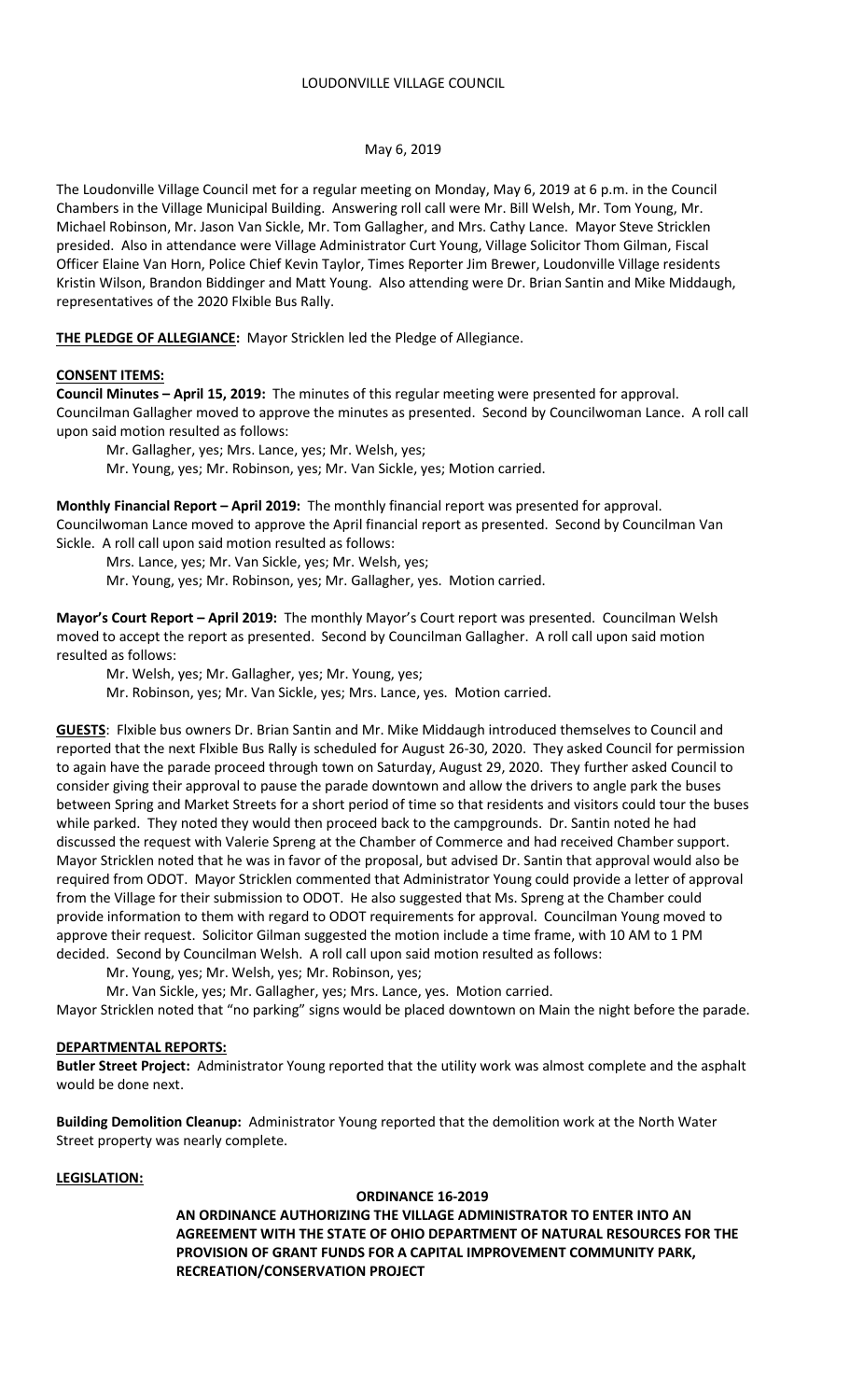May 6, 2019

### EMERGENCY MEASURE VOTE

Councilman Welsh moved to suspend the rules and Councilman Van Sickle seconded that Ordinance No. 16- 2019 be declared an emergency measure and that the rules of the law, which require an ordinance to be read on three different days, be suspended with respect to Ordinance No. 16-2019. A roll call upon said motion resulted as follows:

Mr. Welsh, yes; Mr. Van Sickle, yes; Mr. Young, yes;

Mr. Robinson, yes; Mr. Gallagher, yes; Mrs. Lance, yes. Motion carried.

### ADOPTION VOTE

Councilman Welsh moved that Ordinance No. 16-2019 be passed as read. Second by Councilman Van Sickle. A roll call upon said motion resulted as follows:

Mr. Welsh, yes; Mr. Van Sickle, yes; Mr. Young, yes;

Mr. Robinson, yes; Mr. Gallagher, yes; Mrs. Lance, yes. Motion carried.

### **ORDINANCE 17-2019**

# **AN ORDINANCE AUTHORIZING THE FISCAL OFFICER TO PAY THE SUM OF TEN THOUSAND DOLLARS TO THE MOHICAN AREA GROWTH FOUNDATION, INC., FOR FISCAL YEAR 2019, TO PROMOTE THE ECONOMIC GROWTH OF THE VILLAGE OF LOUDONVILLE, OHIO, AND TO IMPROVE ECONOMIC OPPORTUNITIES FOR ITS CITIZENS.**

## EMERGENCY MEASURE VOTE

Councilman Van Sickle moved to suspend the rules and Councilman Welsh seconded that Ordinance No. 17- 2019 be declared an emergency measure and that the rules of the law, which require an ordinance to be read on three different days, be suspended with respect to Ordinance No. 17-2019. A roll call upon said motion resulted as follows:

Mr. Van Sickle, yes; Mr. Welsh, yes; Mr. Young, yes;

Mr. Robinson, yes; Mr. Gallagher, yes; Mrs. Lance, yes. Motion carried.

### ADOPTION VOTE

Councilman Van Sickle moved that Ordinance No. 17-2019 be passed as read. Second by Councilman Welsh. A roll call upon said motion resulted as follows:

Mr. Van Sickle, yes; Mr. Welsh, yes; Mr. Young, yes;

Mr. Robinson, yes; Mr. Gallagher, yes; Mrs. Lance, yes. Motion carried.

#### **OLD BUSINESS:** None.

#### **NEW BUSINESS**:

**Custodial Employee:** Upon question by Councilman Young, Administrator Young noted that the recently-filled part-time custodial position includes upkeep in the Riverside Park and Brentwood Drive public restrooms.

**New Police Cruiser:** Councilwoman Lance reported that the Finance Committee had met to discuss a request from Chief Taylor to purchase another new cruiser this year, a 2020 Ford Explorer. She noted the Committee is recommending the cruiser be purchased outright rather than through a lease/purchase with the bank. Councilman Gallagher expressed his support of the request. Councilman Welsh moved to approve the purchase of the 2020 Explorer at a cost of \$33,993. Second by Councilman Gallagher. A roll call upon said motion resulted as follows:

Mr. Welsh, yes; Mr. Gallagher, yes; Mr. Young, yes;

Mr. Robinson, yes; Mr. Van Sickle, yes; Mrs. Lance, yes. Motion carried.

**Fireworks Donation Request:** Council considered a request from the Chamber of Commerce for a donation for the 2019 fireworks display. Councilman Welsh moved to authorize the contribution of \$500 to the Chamber of Commerce for the fireworks display. Second by Councilman Young. A roll call upon said motion resulted as follows:

Mr. Welsh, yes; Mr. Young, yes; Mr. Robinson, yes;

Mr. Van Sickle, yes; Mr. Gallagher, yes; Mrs. Lance, yes. Motion carried.

**American Legion Post 257 Riders Club:** Mayor Stricklen announced that the Legion's annual Bike Show is scheduled for June 22. The Riders Club asked Council for permission to close the same streets as in the past few years from 6 AM to 6 PM: Water Street from Main to Bustle; Bustle Street from Water to Brentwood;